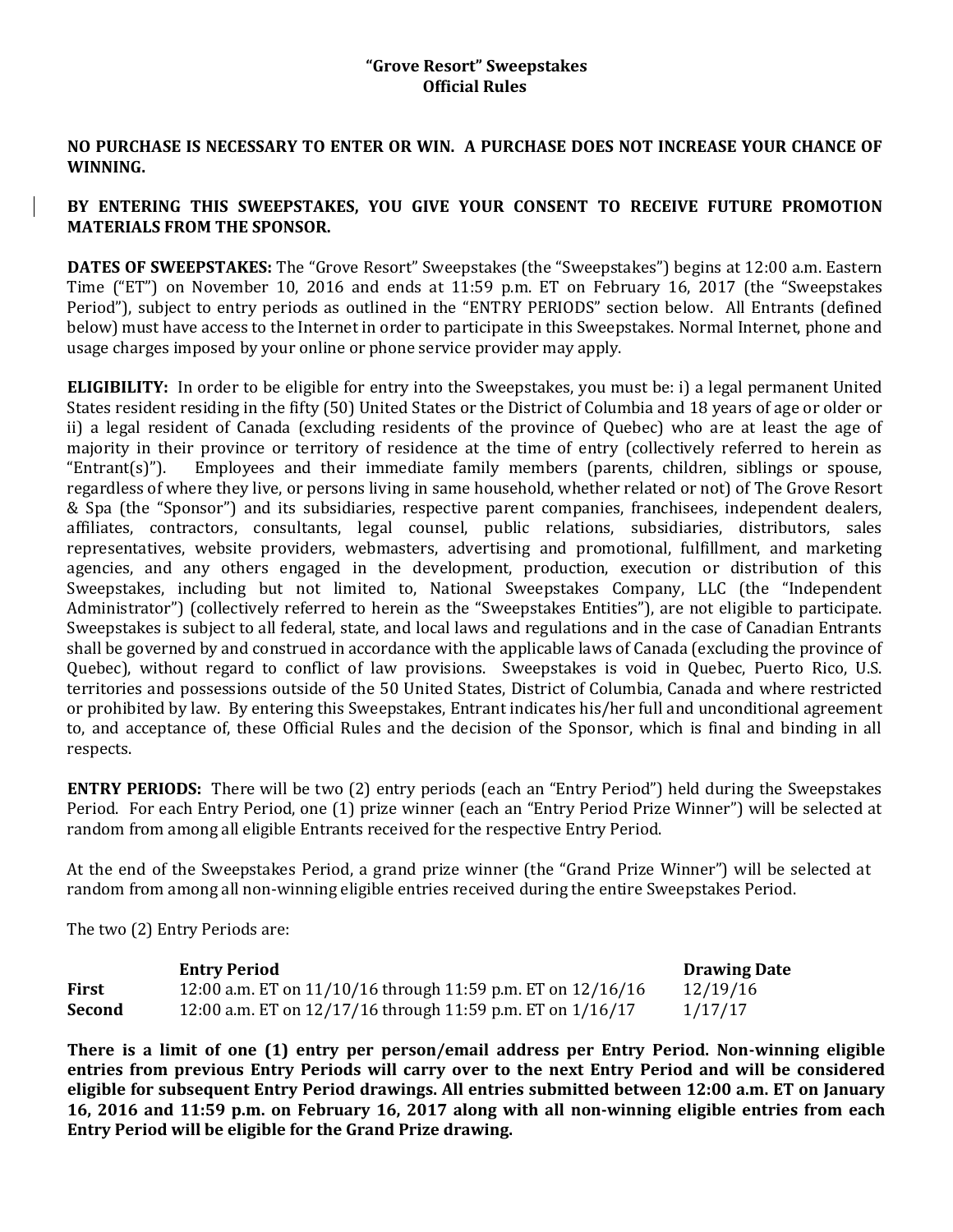**HOW TO ENTER:** Entrant must visit [www.groveresortorlando.com/sweepstakes](http://www.groveresortorlando.com/sweepstakes) (the "Website") during the Sweepstakes Period and provide their e-mail address and opt-in to sign up to receive promotional information. Upon clicking the "Submit" button, Entrant will receive one (1) entry into the respective Entry Period based on the date of submission. In order for an entry to be valid, Entrant must have a valid e-mail address and must click the "Submit" button.

**Limit of one (1) entry per Entrant/email address for the entire Sweepstakes.** Entrant must complete and submit all required information to be eligible to enter. Entries having incomplete information will be disqualified and ineligible to win.

Neither Sponsor nor any Sweepstakes Entity is responsible for any entry that is lost, late, misdirected or undeliverable, whether through the mail or due to system errors, omissions, interruption, deletions, defects, delay in operations or transmissions, theft or destruction or failures, faulty transmissions or other telecommunications malfunctions, entries not received resulting from any hardware or software failures of any kind, lost or unavailable network connections, failed, incomplete or garbled computer or telephone transmissions, typographical or system errors and failures, faulty transmissions, technical malfunctions, or otherwise.

In the event of a dispute regarding the identity of the person submitting an entry, the entry will be deemed submitted by the authorized account holder of the e-mail address submitted at the time of entry. The authorized account holder is the natural person who is assigned to the e-mail address by an Internet access provider, on-line service provider, or other organization that is responsible for assigning e-mail addresses, or the domain associated with the submitted e-mail address. A potential prize winner may be required to show proof of being the authorized account holder.

Any attempt by an Entrant to obtain more than the stated number of entries by using multiple/different email addresses, identities, registrations, and/or any other methods, including, but not limited to, automated entry, will void that Entrant's entries and that Entrant may be disqualified from the Sweepstakes. Multiple Entrants are not permitted to share the same email address. Neither the Sponsor nor Independent Administrator will verify receipt of entries for Entrants. All entries submitted become the sole property of Sponsor and will not be returned.

### **DRAWINGS:**

**ENTRY PERIOD DRAWINGS:** In accordance with the dates outlined in the "ENTRY PERIODS" section above, there will be two (2) random drawings held on or about December 19, 2016 (for Entry Period 1) and January 17, 2017 (for Entry Period 2). For Entry Period 1, one (1) Entry Period Prize Winner will be selected from among all eligible entries received during Entry Period 1. For Entry Period 2, one (1) Entry Period Prize Winner will be selected from among all eligible entries received during Entry Period 2 and all non-winning eligible entries received during Entry Period 1. Odds of winning will depend upon the total number of eligible entries received during the respective Entry Period and non-winning eligible entries from the previous Entry Period.

**GRAND PRIZE DRAWING:** On or about February 17, 2017, one (1) Grand Prize Winner will be selected from among all non-winning eligible entries received during the entire Sweepstakes Period. Odds of winning the Grand Prize (defined below) will depend upon the total number of non-winning eligible entries received during the entire Sweepstakes Period.

The awarding of all prizes is subject to verification by the Sponsor and Independent Administrator whose decisions are based upon their sole discretion and interpretation of these Official Rules and are final and binding in all respects. A POTENTIAL PRIZE WINNER IS NOT A WINNER OF ANY PRIZE UNTIL THEIR ELIGIBILITY AND THE POTENTIAL WINNING ENTRY HAS BEEN VERIFIED BY THE SPONSOR. Any potential prize winner announced on the Website is subject to verification, if applicable. Prizes shall be limited to one (1) prize per person/household for the entire Sweepstakes.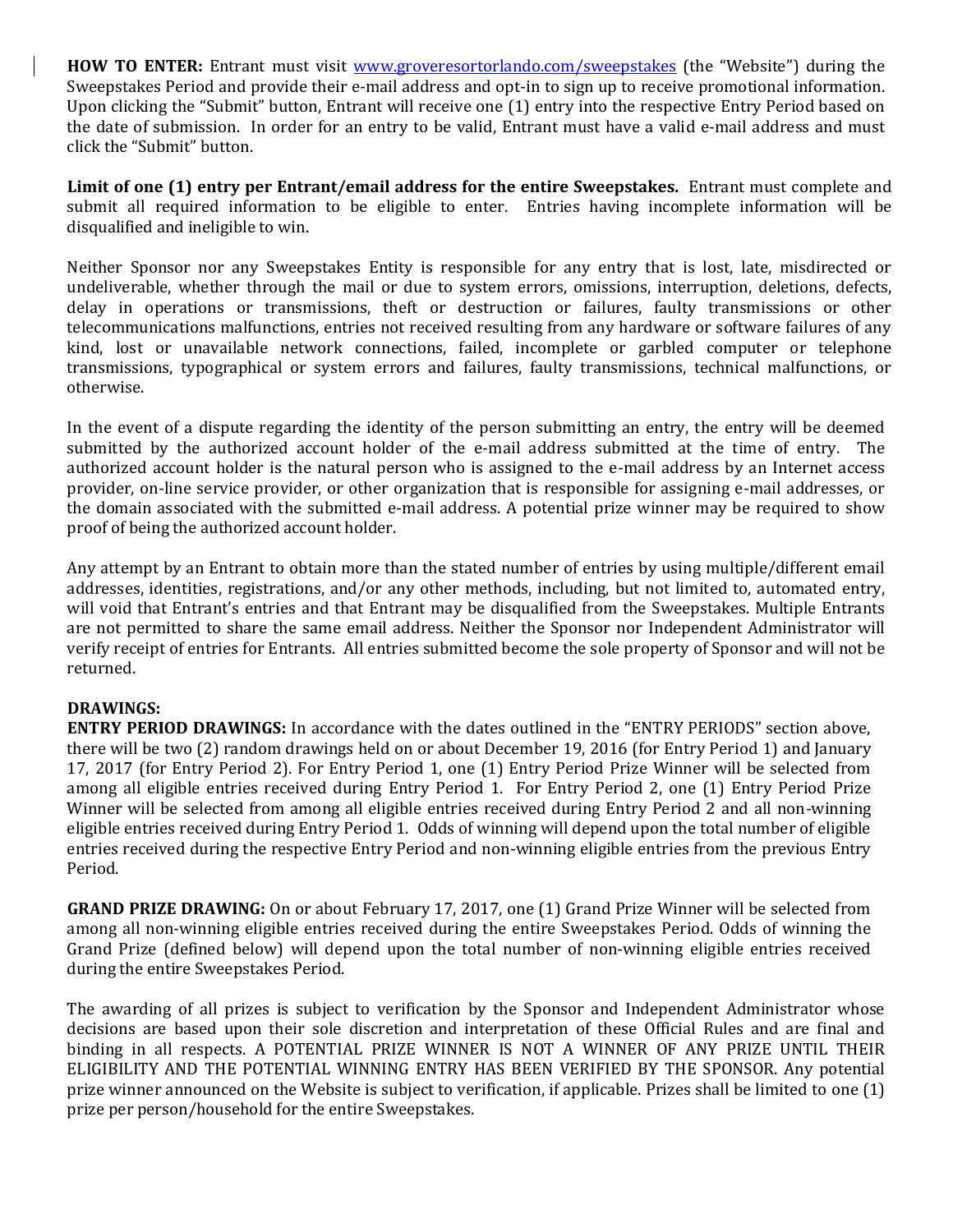## **PRIZES:**

**ENTRY PERIOD PRIZE:** Each Entry Period prize consists of a trip for four (4) to The Grove Resort & Spa (the "Entry Period Prize") inclusive of: i) three (3) night hotel accommodations at The Grove Resort & Spa in a two bedroom suite, ii) four (4) 2-day Disney Park Hopper tickets, and iii) one (1) complimentary spa treatment and one (1) watersport experience for the Entry Period Prize Winner and three (3) guests. Total approximate retail value ("ARV") of each Entry Period Prize is USD\$2,417. Total ARV of all Entry Period Prizes is \$4,834.

**GRAND PRIZE:** One (1) Grand Prize of a trip for four (4) to The Grove Resort & Spa inclusive of: i) four (4) night hotel accommodations at The Grove Resort & Spa in a three bedroom suite, ii) four (4) 3-day Disney Park Hopper tickets, iii) one (1) complimentary spa treatment and watersport experience for the Grand Prize Winner and three (3) guests, iv) and \$1,000 spending money. Total ARV of the Grand Prize is USD\$4,601.

**ENTRY PERIOD AND GRAND PRIZE RESTRICTIONS:** All travel must be completed by December 20, 2017. If prize winner is unable to complete travel by December 20, 2017, prize winner will forfeit their right to the prize and compensation will not be awarded to the prize winner in lieu of travel. Each prize is subject to availability and blackout dates. All travel must be roundtrip. Sponsor is not responsible for airline cancellations or delays. Sponsor is not responsible for cancellations or delays related to the prize. If the prize is cancelled or delayed, the prize will not be rebooked, transferred or sold. All expenses and incidental travel costs not expressly stated in the prize descriptions above, including but not limited to, passenger tariffs or duties, surcharges, airport fees, service charges or facility charges, personal charges at lodging, food and beverage, security fees, telephone calls, and tours and purchases made at the Specialty Shops and any other expenses or incidentals are the responsibility solely of the prize winner. Any taxes imposed on the income of the prize winner as a result of winning a prize and all other expenses not specifically mentioned herein as part of the prize are solely the responsibility of the prize winner. All travelers must possess required travel documents (e.g. valid governmentissued photo I.D. and/or passports) prior to departure. Guests must travel on same itinerary and at the same time as the prize winner. If any guest is a minor (based on age of majority in jurisdiction of residence), he/she must be accompanied by his/her parent or legal guardian (i.e., the prize winner), and his/her parent/legal guardian must sign releases on his/her behalf. Travel restrictions, conditions and limitations may apply. Any difference between the stated ARV and the actual value will not be awarded.

Total ARV of all prizes to be awarded is USD\$9,435. **There is a limit of one (1) prize per person/household for the entire Sweepstakes.** The value of the prize is taxable as income to the prize winner. No transfer or substitution of a prize is allowed except at the sole discretion of the Sponsor. Each prize winner is required to comply with any and all applicable federal, state and local laws, rules and regulations. Sponsor reserves the right to substitute a prize of equal or greater value if the prize becomes unavailable due to reasons beyond the control of the Sponsor. Sponsor will not replace any lost, stolen or missing prize. Winning a prize constitutes permission for Sponsor and its agencies to use prize winners' names, addresses (city & state/province/territory), voices, biographical information and/or likenesses for purposes of advertising, promotion and publicity, for this Sweepstakes only, without further compensation, unless prohibited by law.

**NOTIFICATION:** All potential prize winners will be notified by email via the email address provided at time of entry on or about two (2) business days following each drawing (the "Notification"). In order to receive his/her prize, each potential prize winner must sign and return to the Independent Administrator, within five (5) days of receipt, an affidavit/declaration of eligibility/release of liability/publicity release (the "Release"), a travel companion waiver (the "Waiver") for each guest, and either an IRS Form W-9 (US Residents only) or IRS Form W8-BEN (Canada Residents only) in order to claim his/her prize (collectively, the "Paperwork"). If the potential prize winner fails to sign and return the Paperwork within the required time period, such potential prize winner forfeits his/her right to the prize and an alternate prize winner will be selected at random from among all remaining non-winning eligible entries received during the respective Entry Period or the entire Sweepstakes Period (Grand Prize Winner only). **For US Residents:** The value of the Prize is taxable as income and prize winner is solely responsible for any taxes on the prize, including, but not limited to all applicable federal, state, and local taxes that become due with respect to the value of the prize. **Potential prize winners must report income to the IRS. In the event it is deemed during the verification process that the**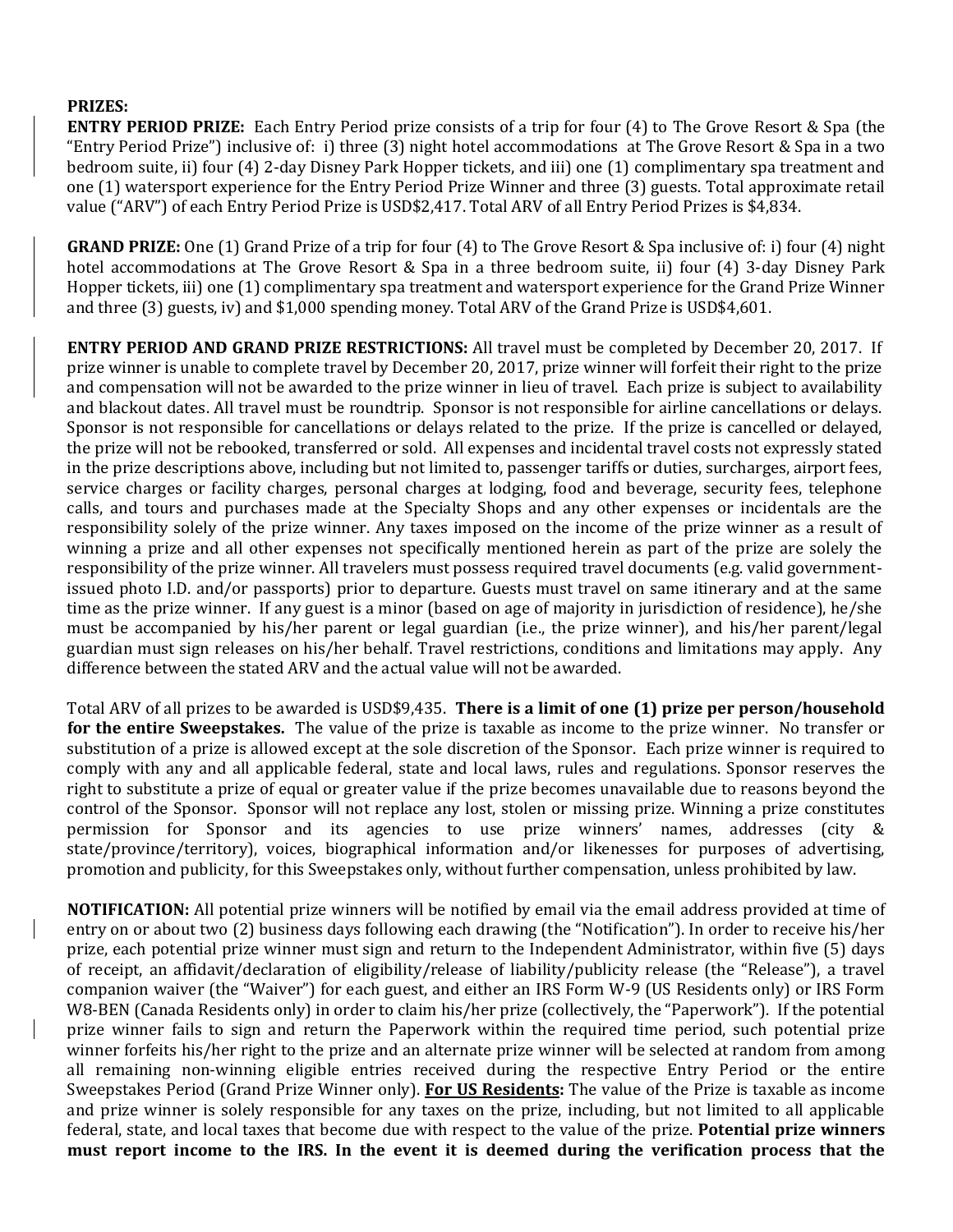**potential prize winner does not have a unique, personal and valid social security number for Sponsor to report the tax liability associated with acceptance of the prize, such potential prize winner will be disqualified and another prize winner will be selected as outlined above. Valid social security numbers will be determined by IRS requirements. The Sponsor (or a party acting on its behalf) must report the value of the prize to the IRS in the year the prize is received by the prize winner and will be reported to the prize winner and the IRS in the form of a Form 1099 (US Residents) or a Form 1042-S (Canada Residents).** All applicable taxes on the prize are the sole responsibility of the prize winner.

**GENERAL RULES OF PARTICIPATION:** By participating in this Sweepstakes, Entrants agree to be bound by these Official Rules and the decisions of the judges, which are final in all respects and not subject to appeal. Sponsor reserves the right to disqualify permanently from this Sweepstakes any Entrant it believes has violated these Official Rules and verify eligibility of Entrants. Neither Sponsor nor anyone acting on its behalf will enter into any communications with any Entrant regarding this Sweepstakes, except as expressly set forth in these Official Rules. By participating in this Sweepstakes, Entrants, and prize winners release the Sponsor and each and all of the Sweepstakes Entities, from any and all liability, damages or causes of action (however named or described) with respect to or arising out of participation in the Sweepstakes, and/or the receipt or use/misuse of the prize awarded, including, without limitation, liability for personal injury, death or property damage. Failure to comply with these Official Rules may result in disqualification from the Sweepstakes. All Sweepstakes materials are subject to verification and are void if (a) not obtained in accordance with these Official Rules and through legitimate channels, (b) any part is counterfeited, altered, defective, damaged, illegible, reproduced, tampered with, mutilated or irregular in any way, (c) are obtained where prohibited, or (d) they contain printing, typographical, mechanical, or other errors. Entrants assume all risk of loss, damage, destruction, delay or misdirection of Sweepstakes materials submitted to Sponsor. In the event any portion of this Sweepstakes is compromised by activities beyond the control of the Sponsor which, in the sole opinion of the Sponsor, corrupt or impair the administration, security, fairness or proper play of the Sweepstakes or this Sweepstakes, Sponsor reserves the right at its sole discretion to modify, suspend or terminate the Sweepstakes. Sponsor may prohibit an Entrant from participating in the Sweepstakes or winning a prize if, in its sole discretion, it determines that said Entrant is attempting to undermine the legitimate operation of the Sweepstakes by cheating, deception, or other unfair playing practices (including the use of automated quick entry programs) or intending to annoy, abuse, threaten or harass any other Entrants, Sponsor, or Sweepstakes Entities. If for any reason this Sweepstakes is not able to be conducted as planned, including, but not limited to, by reason of infection by computer virus, bugs, tampering, unauthorized intervention, fraud or any other causes beyond the reasonable control of Sponsor which corrupt or affect the administration, security, fairness, integrity or proper conduct of the Sweepstakes, then Sponsor reserves the right at its sole discretion to cancel, terminate, modify or suspend the Sweepstakes and randomly draw from those entries received up to the cancellation/suspension date to award the prizes. This Sweepstakes is governed by the laws of the United States and for Canadian Entrants, shall be construed in accordance of the applicable laws of Canada (excluding the province of Quebec), without regard to conflict law provisions or principles. By participating, Canadian Entrants consent to the jurisdiction of the courts of Toronto, Ontario, as well as legal proceedings in those courts. CAUTION: ANY ATTEMPT BY A PERSON TO UNDERMINE THE LEGITIMATE OPERATION OF THE SWEEPSTAKES MAY BE IN VIOLATION OF CRIMINAL AND CIVIL LAWS AND SHOULD SUCH AN ATTEMPT BE MADE, SPONSOR RESERVES THE RIGHT TO SEEK REMEDIES AND DAMAGES (INCLUDING ATTORNEY'S FEES) FROM ANY SUCH PERSON TO THE FULLEST EXTENT OF THE LAW, INCLUDING CRIMINAL PROSECUTION.

**NO LIABILITY:** By participating, Entrants agree to release, discharge, indemnify and hold harmless the Sponsor and each and all of the Sweepstakes Entities from and against any claims made by a prize winner, Entrants, or any other third parties, related in any way to the operation of this Sweepstakes as well as any other claims, damages or liability due to any injuries, damages or losses to any person (including death) or property of any kind resulting in whole or in part, directly or indirectly, from acceptance, possession, misuse or use of any prize or participation in any Sweepstakes-related activity, in this Sweepstakes or any claims based on publicity rights, defamation or invasion of privacy or merchandise delivery.

**PRIVACY:** Personal information collected from Entrants will be subject to the Privacy Policy. Entrant's submission of an entry constitutes his/her consent to the terms of the Sponsor's Privacy Policy at <http://www.groveresortorlando.com/privacy/>. Entrant may opt-out of any future emails sent by Sponsor.